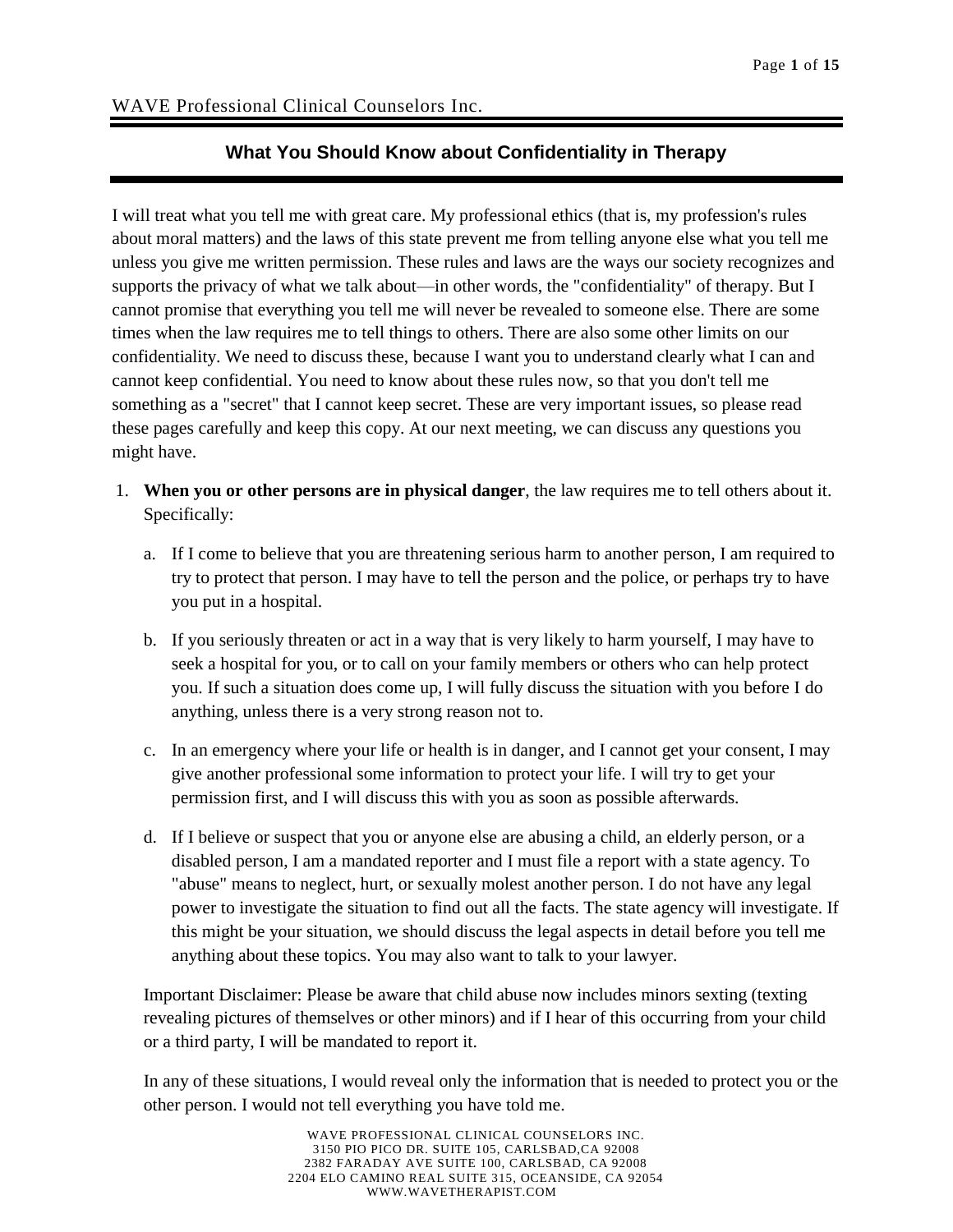- 2. In general, **if you become involved in a court case or proceeding**, you can prevent me from testifying in court about what you have told me. This is called "privilege," and it is your choice to prevent me from testifying or to allow me to do so. However, there are some situations where a judge or court may require me to testify:
	- a. In child custody or adoption proceedings, where your fitness as a parent is questioned or in doubt.
	- b. In cases where your emotional or mental condition is important information for a court's decision.
	- c. During a malpractice case or an investigation of me or another therapist by a professional group.
	- d. In a civil commitment hearing to decide if you will be admitted to a psychiatric hospital.
	- e. When you are seeing me for court-ordered evaluations or treatment. In this case, we need to discuss confidentiality fully, because you don't have to tell me what you don't want the court to find out through my report.
- 3. There are a few other things you must know about confidentiality and your treatment:
	- a. In order to assure the quality of the services I provide you, I will at times consult with another professional about your treatment. In such situations, I will only provide the information necessary to achieve the goal of the consult. Persons that I consult with are also bound by their professional ethics to keep your information confidential.
	- b. I am required to keep records of your treatment. You have a right to review these records with me. If something in the record might seriously upset you, I may leave it out, but I will fully explain my reasons to you. Your records will be kept electronically through an electronic health record system (EHR). WAVE specifically uses www.theranest.com. If you chose to have your records stored in another form, please let us know.
- 4. Here is what you need to know about confidentiality regarding **insurance and money matters**:
	- a. If you use your health insurance to pay a part of my fees, insurance companies require some information about our therapy. Insurers such as Blue Cross/Blue Shield or other companies usually want only your diagnosis, my fee, the dates we met, and sometimes a treatment plan. Managed care organizations, however, ask for much more information about you and your symptoms, as well as a detailed treatment plan.
	- b. I usually give you my bill with any other forms needed, and ask you to send these to your insurance company to file a claim for your benefits. That way, you can see what the company will know about our therapy. It is against the law for insurers to release information about our office visits to anyone without your written permission. Although I believe the insurance company will act morally and legally, I cannot control who sees this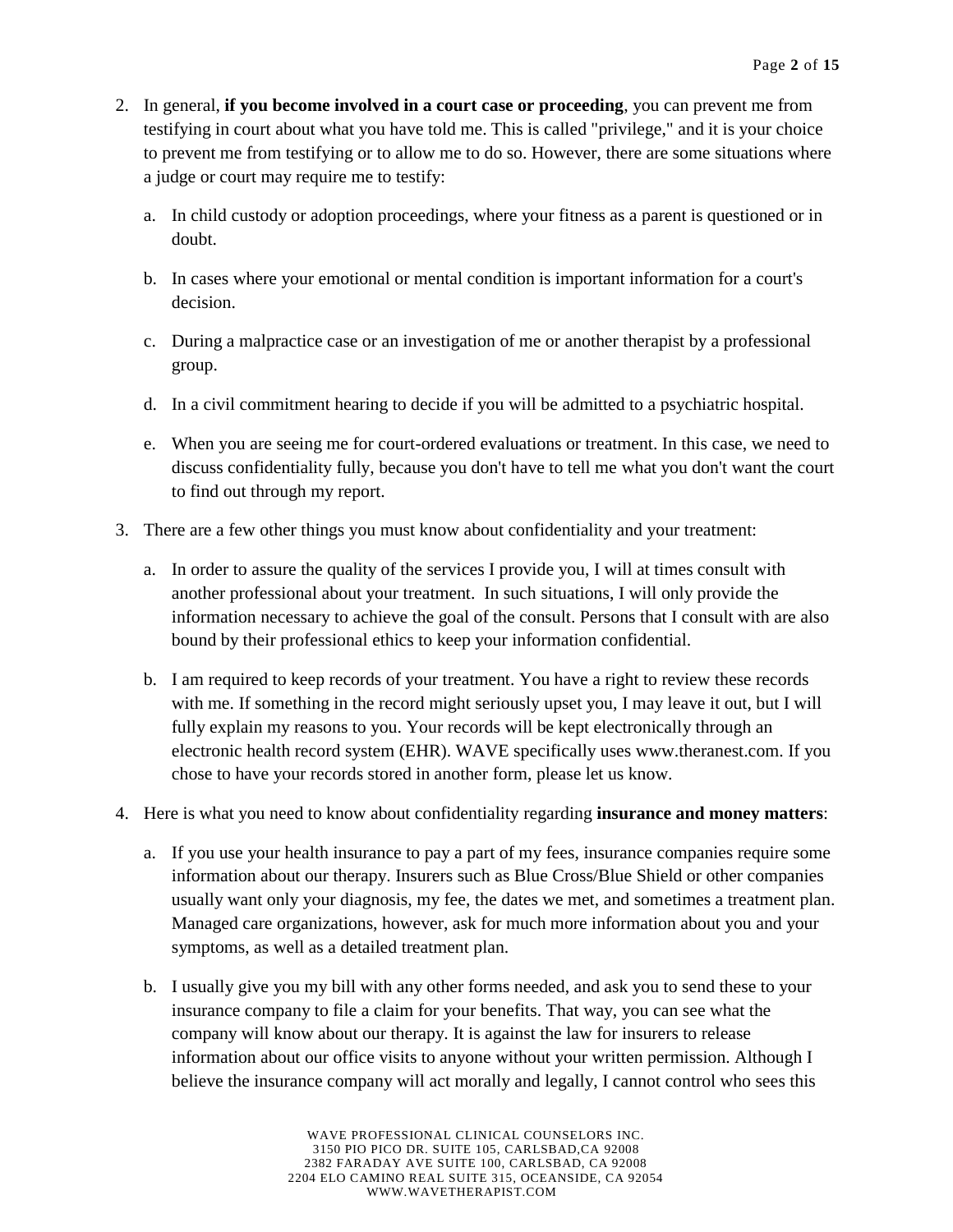information at the insurer's office. You cannot be required to release more information just to get payments.

- c. If you have been sent to me by your employer or your employer's Employee Assistance Program, either one may require some information. Again, I believe that employers and companies will act morally and legally, but I cannot control who sees this information at their offices. If this is your situation, let us fully discuss my agreement with your employer or the program before we talk further.
- d. If your account with me is unpaid and we have not arranged a payment plan, I can use legal means to get paid. The only information I will give to the court, a collection agency, or a lawyer will be your name and address, the dates we met for professional services, and the amount due to me.
- 5. Finally, here are a few other points:
	- a. I will not record our therapy sessions on audiotape or videotape without your written permission.
	- b. If you want me to send information about our therapy to someone else, you must sign a "release-of-records" form. I have copies which you can see so you will know what is involved.
	- c. Any information that you also share outside of therapy, willingly and publicly, will not be considered protected or confidential by a court.

The laws and rules on confidentiality are complicated. Situations that are not mentioned here come up only rarely in my practice. Please bear in mind that I am not able to give you legal advice. If you have special or unusual concerns, and so need special advice, I strongly suggest that you talk to a lawyer to protect your interests legally.

Signature of client (or person acting for client) Date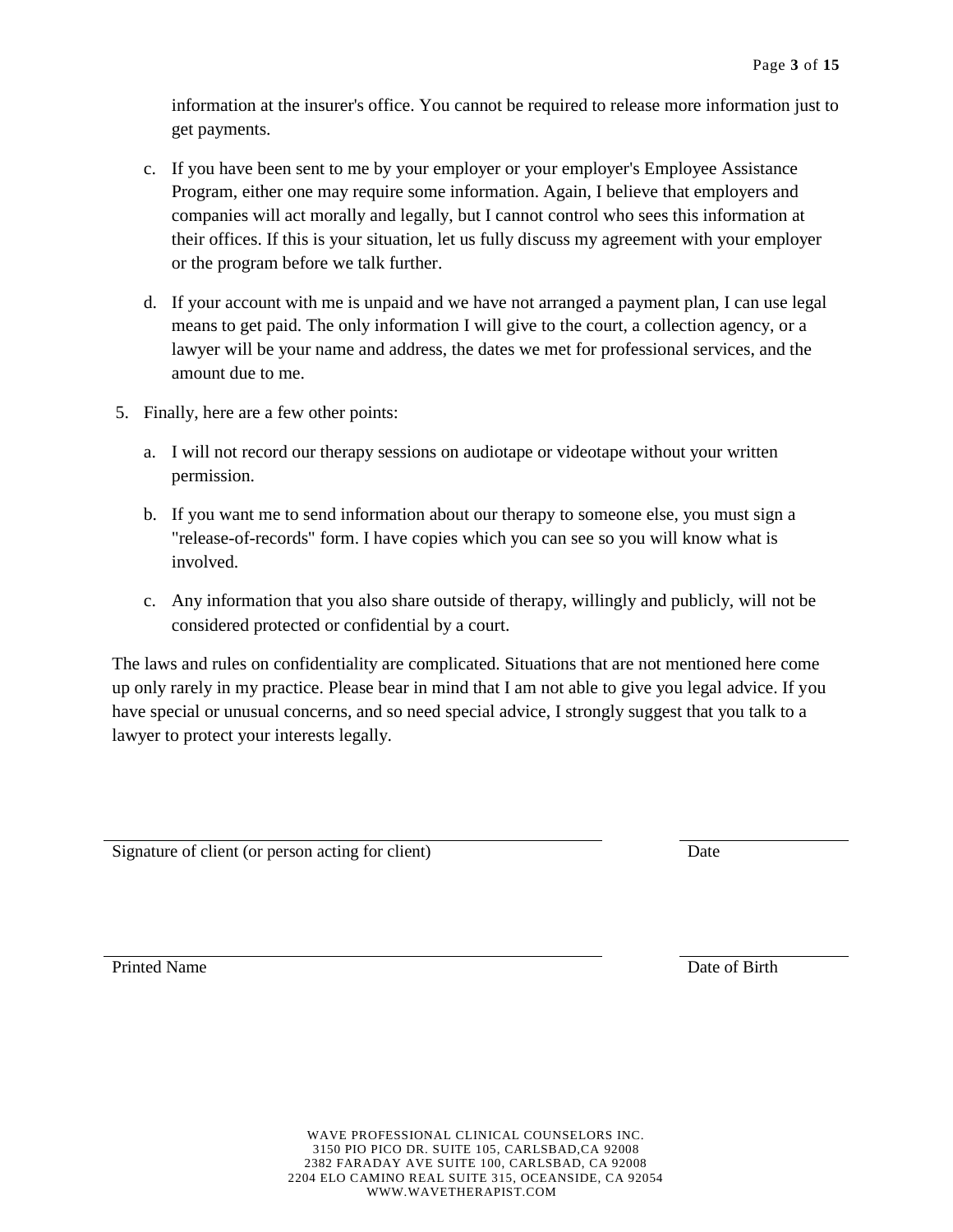# **Notice of Privacy Practices**

#### **I. THIS NOTICE DESCRIBES HOW MEDICAL INFORMATION ABOUT YOU MAY BE USED AND DISCLOSED AND HOW YOU CAN GET ACCESS TO THIS INFORMATION. PLEASE REVIEW IT CAREFULLY. II. IT IS MY LEGAL DUTY TO SAFEGUARD YOUR PROTECTED HEALTH INFORMATION (PHI).**

By law I am required to insure that your PHI is kept private. The PHI constitutes information created or noted by me that can be used to identify you. It contains data about your past, present, or future health or condition, the provision of health care services to you, or the payment for such health care. I am required to provide you with this Notice about my privacy procedures. This Notice must explain when, why, and how I would use and/or disclose your PHI. Use of PHI means when I share, apply, utilize, examine, or analyze information within my practice; PHI is disclosed when I release, transfer, give, or otherwise reveal it to a third party outside my practice. With some exceptions, I may not use or disclose more of your PHI than is necessary to accomplish the purpose for which the use or disclosure is made; however, I am always legally required to follow the privacy practices described in this Notice.

Please note that I reserve the right to change the terms of this Notice and my privacy policies at any time. Any changes will apply to PHI already on file with me. Before I make any important changes to my policies, I will immediately change this Notice and post a new copy of it in my office. You may also request a copy of this Notice from me, or you can view a copy of it in my office.

## **III. HOW I WILL USE AND DISCLOSE YOUR PHI.**

I will use and disclose your PHI for many different reasons. Some of the uses or disclosures will require your prior written authorization; others, however, will not. Below you will find the different categories of my uses and disclosures, with some examples.

**A. Uses and Disclosures Related to Treatment, Payment, or Health Care Operations Do Not Require Your Prior Written Consent.** I may use and disclose your PHI without your consent for the following reasons:

**1. For treatment.** I may disclose your PHI to physicians, psychiatrists, psychologists, and other licensed health care providers who provide you with health care services or are otherwise involved in your care. Example: If a psychiatrist is treating you, I may disclose your PHI to her/him in order to coordinate your care.

**2. For health care operations.** I may disclose your PHI to facilitate the efficient and correct operation of my practice. Examples: Quality control - I might use your PH– in the evaluation of the quality of health care services that you have received or to evaluate the performance of the health care professionals who provided you with these services. I may also provide your PHI to my attorneys, accountants, consultants, and others to make sure that I am in compliance with applicable laws.

**3. To obtain payment for treatment.** I may use and disclose your PHI to bill and collect payment for the treatment and services I provided you. Example: I might send your PHI to your insurance company or health plan in order to get payment for the health care services that I have provided to you. I could also provide your PHI to business associates, such as billing companies, claims processing companies, and others that process health care claims for my office.

**4. Other disclosures.** Examples:Your consent isn't required if you need emergency treatment provided that I attempt to get your consent after treatment is rendered. In the event that I try to get your consent but you are unable to communicate with me (for example, if you are unconscious or in severe pain) but I think that you would consent to such treatment if you could, I may disclose your PHI.

**B. Certain Other Uses and Disclosures Do Not Require Your Consent.** I may use and/or disclose your PHI without your consent or authorization for the following reasons:

- 1. **When disclosure is required by federal, state, or local law; judicial, board, or administrative proceedings; or, law enforcement.** Example: I may make a disclosure to the appropriate officials when a law requires me to report information to government agencies, law enforcement personnel and/or in an administrative proceeding.
- 2. **If disclosure is compelled by a party to a proceeding before a court of an administrative agency pursuant to its lawful authority.**
- 3. **If disclosure is required by a search warrant lawfully issued to a governmental law enforcement agency.**
- 4. **If disclosure is compelled by the patient or the patient's representative pursuant to California Health and Safety Codes or to corresponding federal statutes of regulations**, such as the Privacy Rule that requires this Notice.
- 5. **To avoid harm.** I may provide PHI to law enforcement personnel or persons able to prevent or mitigate a serious threat to the health or safety of a person or the public.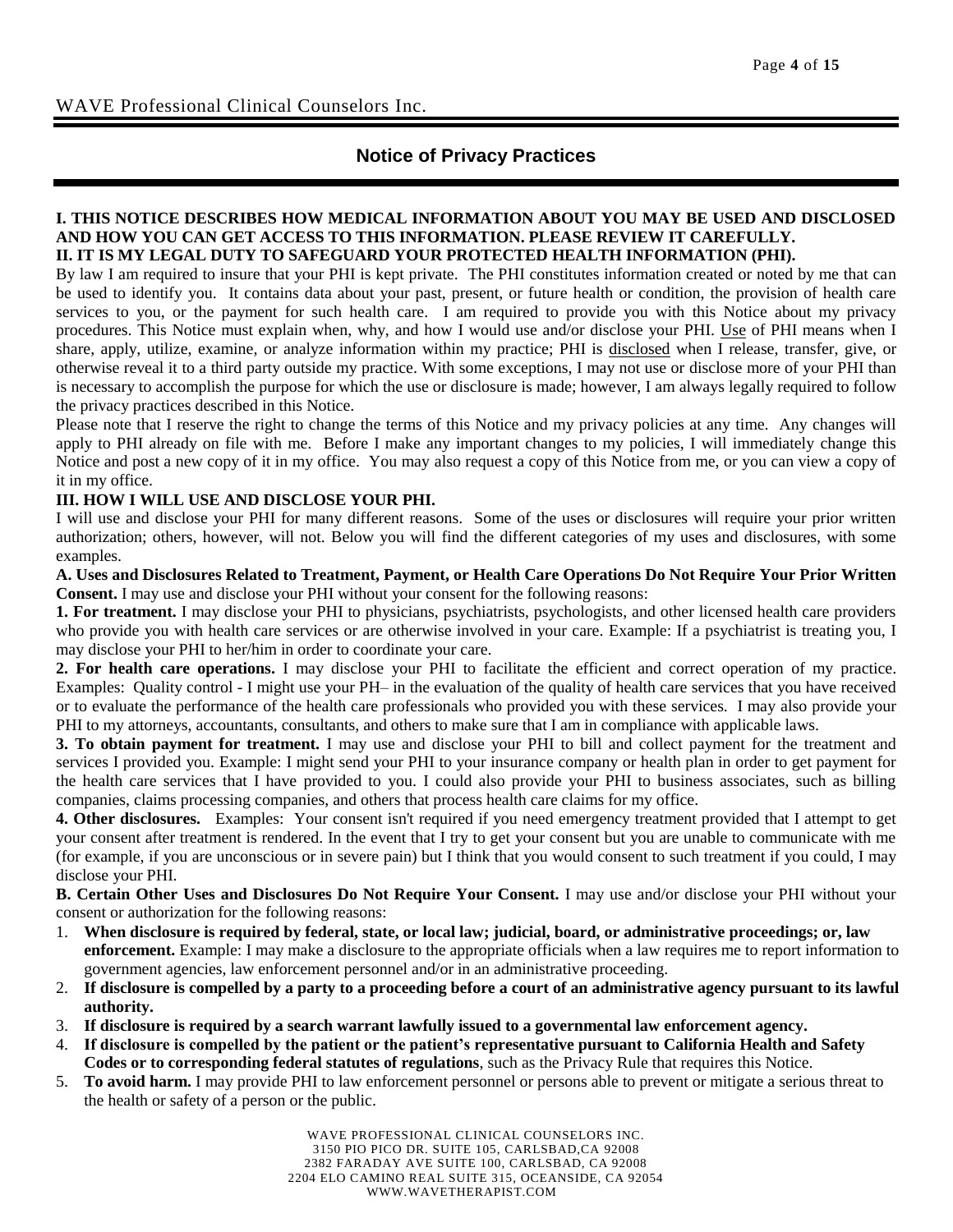- 6. **If disclosure is compelled or permitted by the fact that you are in such mental or emotional condition as to be dangerous to yourself or the person or property of others, and if I determine that disclosure is necessary to prevent the threatened danger.**
- 7. **If disclosure is mandated by the California Child Abuse and Neglect Reporting law.** For example, if I have a reasonable suspicion of child abuse or neglect.
- 8. **If disclosure is mandated by the California Elder/Dependent Adult Abuse Reporting law.** For example, if I have a reasonable suspicion of elder abuse or dependent adult abuse.
- **9. If disclosure is compelled or permitted by the fact that you tell me of a serious/imminent threat of physical violence by you against a reasonably identifiable victim or victims.**
- **10. For public health activities.** Example: In the event of your death, if a disclosure is permitted or compelled, I may need to give the county coroner information about you.
- 11. **For health oversight activities.** Example: I may be required to provide information to assist the government in the course of an investigation or inspection of a health care organization or provider.
- **12. For specific government functions.** Examples: I may disclose PHI of military personnel and veterans under certain circumstances. Also, I may disclose PHI in the interests of national security, such as protecting the President of the United States or assisting with intelligence operations.
- 13. **For research purposes.** In certain circumstances, I may provide PHI in order to conduct medical research.
- **14. For Workers' Compensation purposes.** I may provide PHI in order to comply with Workers' Compensation laws.
- **15. Appointment reminders and health related benefits or services.** Examples: I may use PHI to provide appointment reminders. I may use PHI to give you information about alternative treatment options, or other health care services or benefits I offer**.**
- 16. **If an arbitrator or arbitration panel compels disclosure,** when arbitration is lawfully requested by either party, pursuant to subpoena *duces tectum* (e.g., a subpoena for mental health records) or any other provision authorizing disclosure in a proceeding before an arbitrator or arbitration panel.
- 17. **I am permitted to contact you, without your prior authorization, to provide appointment reminders or information about alternative or other heath-related benefits and services that may be of interest to you.**
- 18. **If disclosure is required or permitted to a health oversight agency for oversight activities authorized by law.**  Example: When compelled by U.S. Secretary of Health and Human Services to investigate or assess my compliance with HIPAA regulations.
- 19. **If disclosure is otherwise specifically required by law.**
- **C. Certain Uses and Disclosures Require You to Have the Opportunity to Object.**

**1. Disclosures to family, friends, or others.** I may provide your PHI to a family member, friend, or other individual who you indicate is involved in your care or responsible for the payment for your health care, unless you object in whole or in part. Retroactive consent may be obtained in emergency situations.

**D. Other Uses and Disclosures Require Your Prior Written Authorization.** In any other situation not described in Sections IIIA, IIIB, and IIIC above, I will request your written authorization before using or disclosing any of your PHI. Even if you have signed an authorization to disclose your PHI, you may later revoke that authorization, in writing, to stop any future uses and disclosures (assuming that I haven't taken any action subsequent to the original authorization) of your PHI by me.

# **IV. WHAT RIGHTS YOU HAVE REGARDING YOUR PHI**

These are your rights with respect to your PHI:

**A. The Right to See and Get Copies of Your PHI.** In general, you have the right to see your PHI that is in my possession, or to get copies of it; however, you must request it in writing. If I do not have your PHI, but I know who does, I will advise you how you can get it. You will receive a response from me within 30 days of my receiving yourwritten request. Under certain circumstances, I may feel I must deny your request, but if I do, I will give you, in writing, the reasons for the denial. I will also explain your right to have my denial reviewed.

If you ask for copies of your PHI, I will charge you not more than \$.25 per page. I may see fit to provide you with a **summary**  or explanation of the PHI, but only if you agree to it, as well as to the cost, in advance.

**B. The Right to Request Limits on Uses and Disclosures of Your PHI.** You have the right to ask that I limit how I use and disclose your PHI. While I will consider your request, I am not legally bound to agree. If I do agree to your request, I will put those limits in writing and abide by them except in emergency situations. You do not have the right to limit the uses and disclosures that I am legally required or permitted to make.

**C. The Right to Choose How I Send Your PHI to You.** It is your right to ask that your PHI be sent to you at an alternate address (for example, sending information to your work address rather than your home address) or by an alternate method (for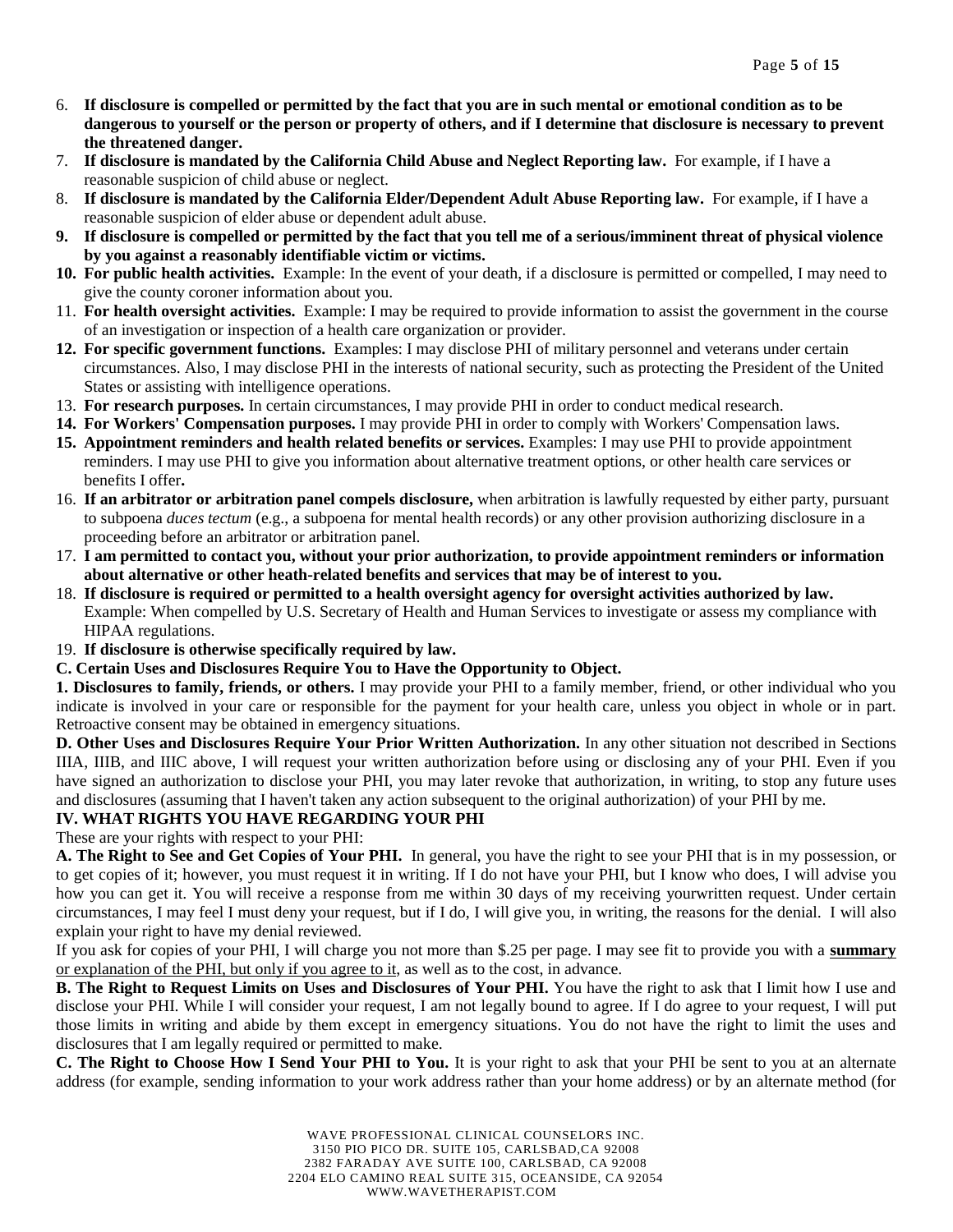example, via email instead of by regular mail). I am obliged to agree to your request providing that I can give you the PHI, in the format you requested, without undue inconvenience.

**D. The Right to Get a List of the Disclosures I Have Made.** You are entitled to a list of disclosures of your PHI that I have made. The list will not include uses or disclosures to which you have already consented, i.e., those for treatment, payment, or health care operations, sent directly to you, or to your family; neither will the list include disclosures made for national security purposes, to corrections or law enforcement personnel, or disclosures made before April 15, 2003. After April 15, 2003, disclosure records will be held for six years. I will respond to your request for an accounting of disclosures within 60 days of receiving your request. The list I give you will include disclosures made in the previous six years (the first six year period being 2003-2009) unless you indicate a shorter period. The list will include the date of the disclosure, to whom PHI was disclosed (including their address, if known), a description of the information disclosed, and the reason for the disclosure. I will provide the list to you at no cost, unless you make more than one request in the same year, in which case I will charge you a reasonable sum based on a set fee for each additional request.

**E. The Right to Amend Your PHI.** If you believe that there is some error in your PHI or that important information has been omitted, it is your right to request that I correct the existing information or add the missing information. Your request and the reason for the request must be made in writing. You will receive a response within 60 days of my receipt of your request. I may deny your request, in writing, if I find that: the PHI is (a) correct and complete, (b) forbidden to be disclosed, (c) not part of my records, or (d) written by someone other than me. My denial must be in writing and must state the reasons for the denial. It must also explain your right to file a written statement objecting to the denial. If you do not file a written objection, you still have the right to ask that your request and my denial be attached to any future disclosures of your PHI. If I approve your request, I will make the change(s) to your PHI. Additionally, I will tell you that the changes have been made, and I will advise all others who need to know about the change(s) to your PHI.

**F. The Right to Get This Notice by Email** You have the right to get this notice by email. You have the right to request a paper copy of it, as well.

### **V. HOW TO COMPLAIN ABOUT MY PRIVACY PRACTICES**

If, in your opinion, I may have violated your privacy rights, or if you object to a decision I made about access to your PHI, you are entitled to file a complaint with the person listed in Section VI below. You may also send a written complaint to the Secretary of the Department of Health and Human Services at 200 Independence Avenue S.W. Washington, D.C. 20201. If you file a complaint about my privacy practices, I will take no retaliatory action against you**.**

### **VI. PERSON TO CONTACT FOR INFORMATION ABOUT THIS NOTICE OR TO COMPLAIN ABOUT MY PRIVACY PRACTICES**

If you have any questions about this notice or any complaints about my privacy practices, or would like to know how to file a complaint with the Secretary of the Department of Health and Human Services, please contact me.

#### **VII. EFFECTIVE DATE OF THIS NOTICE**

This notice went into effect on April 14, 2003.

**I acknowledge receipt of this notice**

Signature of client (or person acting for client) Date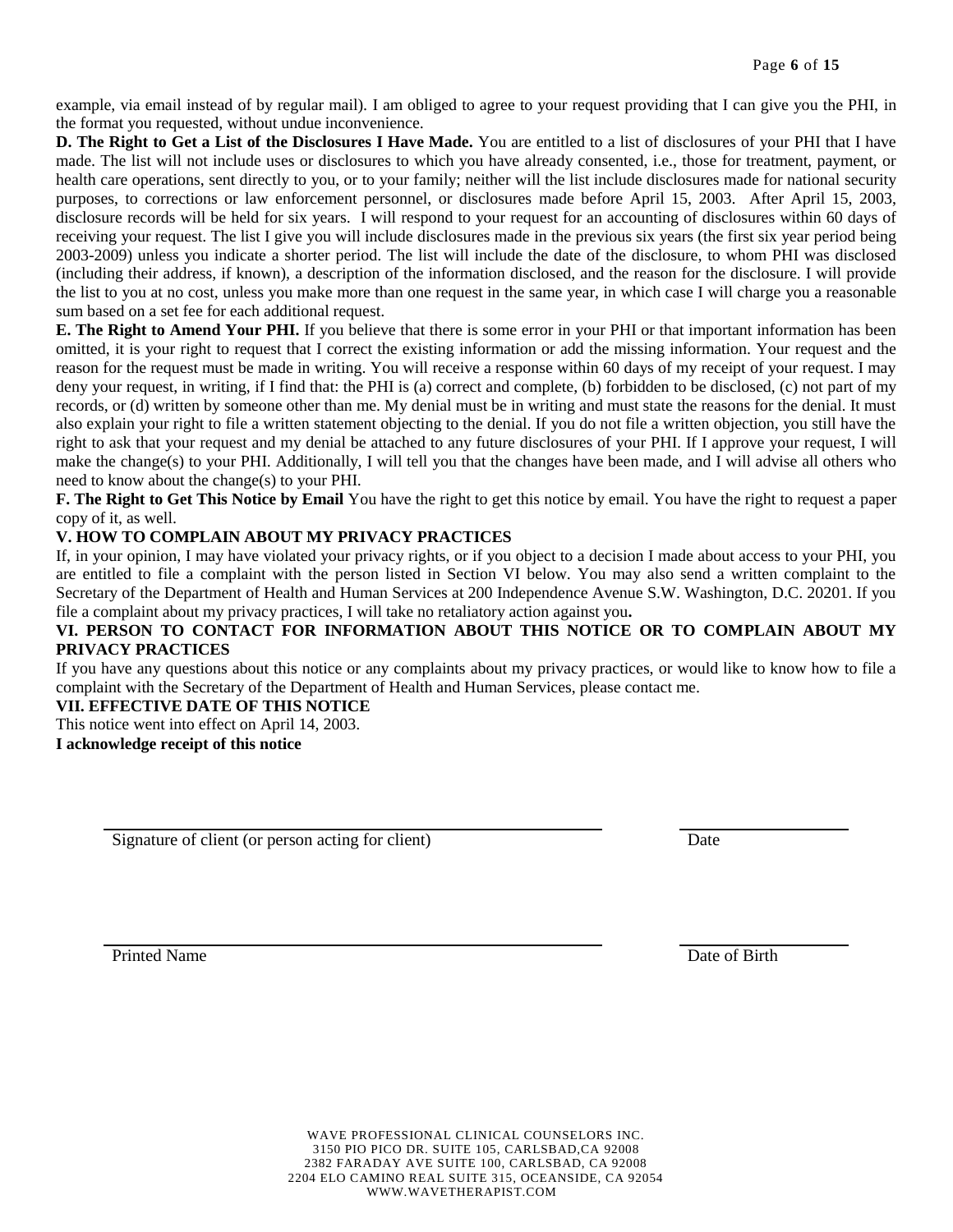# **Consent for Treatment**

This document is intended to provide you with important information about my professional services and business practices. Please read it carefully and make note of any questions you may have so we can discuss them at our next meeting. Psychotherapy is not easily described in general terms since the form it will take varies with each individual client and therapist. To determine what psychotherapeutic treatment best suits your needs I will evaluate your situation and the problems for which you are seeking treatment. This will occur during the first 2 to 4 sessions. Following this evaluation period, I will present you with my initial impressions and an outline of what your treatment with me will entail. The evaluation period is also intended to give you the opportunity to assess your comfort and confidence in working with me. Given the large commitment of time, money, and energy psychotherapy involves, you must be thoughtful about the therapist you chose. Any questions you might have about the verbal or written information I provide to you, or any matter that occurs between us, should be discussed with me as soon as possible.

Psychotherapy has both benefits and risks. Some of the risks include experiencing uncomfortable feelings such as sadness, guilt, anxiety, anger, frustration, loneliness, and helplessness. While these feelings are a normal part of the therapeutic process, they can be quite intense and overwhelming at times. Though psychotherapy often requires recalling unpleasant aspects or your history, familial background and relationships, it has been shown to have benefits for those who undertake it. Psychotherapy often leads to a significant reduction in one's feelings of distress, an improvement in one's relationships and the resolution of specific problems. There are, however, no guarantees about the outcome.

# **Sessions**

Our sessions will be scheduled to last 45-55 minutes. Your appointment time is reserved for you. Once you have scheduled a session, you will be expected to pay for it unless you provide at least 24 hours advanced notice. In situations where your absence was beyond your control, and where time permits, I will attempt to reschedule your session.

At WAVE, we use an electronic note taking and storage system called Theranest. Client files are protected and safeguarded with multiple daily encrypted backups using the highest, bank-level Secure Sockets Layer (SSL) certificates. However, please be aware that online storage, as well as paper files, can never be 100 percent secure.

# **Fees & Payment**

It is our practice to charge a prorated fee for other professional services you request such as report writing, telephone conversations lasting longer than 10 minutes, consultations with other professionals, preparation of treatment summaries etc. If you require me to participate in a legal proceeding, I will charge \$450 per hour due to the complexity and difficulty of such activity. Unless otherwise arranged, you will be expected to pay following each session.

# **Between Session Contact**

Please be aware that I am not available immediately by phone. If you need to contact me between sessions, please leave me a message. I check my messages daily and will get back to you as soon as possible. When I am out of town, I will leave you with information for contacting a trusted colleague who will be available to deal with any emergency you may have. If you have a psychiatric or medical emergency, please call 911 or go to the nearest emergency room for assistance.

# **Client Rights**

You have the right to decide not to enter therapy with me. If you wish, I will provide you with the names of other therapists and clinics. You have the right to end therapy at any time. The only thing you will have to do is pay for any treatments you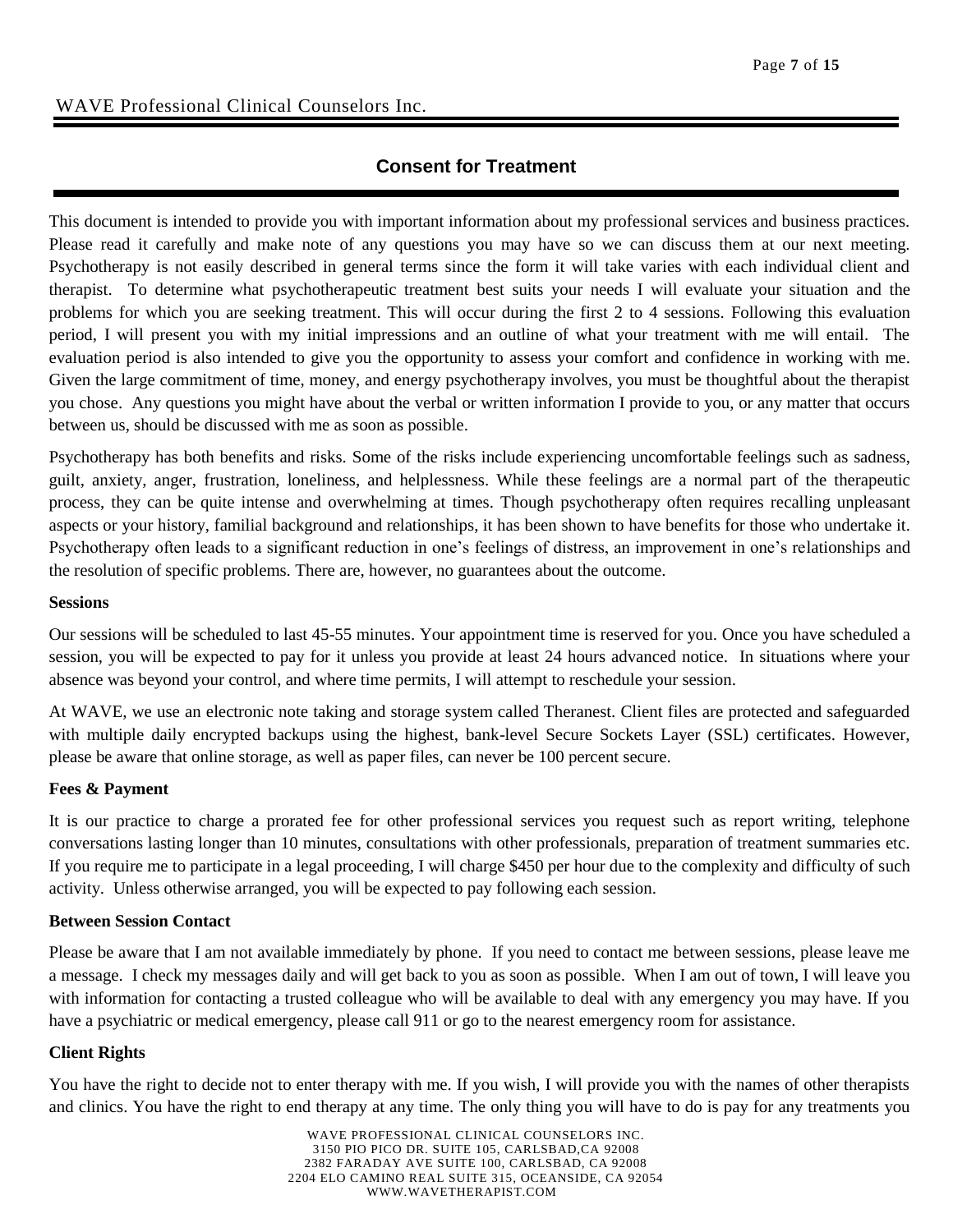have already had. You have the right to ask any questions about what we do during therapy and receive answers that satisfy you. You have the right not to allow the use of any therapeutic technique.

# **Privacy**

If we see each other accidentally outside of the therapy office, I will not acknowledge you first. Your right to privacy and confidentiality is of the utmost importance to me, and I do not wish to jeopardize your privacy. However, if you acknowledge me first, I will be more than happy to speak briefly with you.

At WAVE, our therapists hold weekly consultation meetings to make sure we are giving you the best possible care. We discuss cases, while keeping in mind your rights to privacy. At times there are multiple family members being seen by different therapists at WAVE and we may discuss how to best help the family or couple as a whole without reveling information that would jeopardize the client therapist alliances. We will ask for your permission to share any sensitive information. Please let us know if you have any concerns about this or would prefer your case not be discussed.

# **Acknowledgement of Registered Marriage and Family Therapist Associates at WAVE**

WAVE has Marriage and Family Therapist Associates, who are post graduate, BBS approved professionals with training and experience conducting therapy. They are under direct supervision of a Licensed Professional. It is customary for a supervisor and pre-licensed professional to discuss clients to assure the client is receiving the best possible care. The licensed supervisor is also bound by professional ethics to keep your information confidential, with the exception of legal mandated reporting.

# **Other Acknowledgements**

This acknowledges that you have been offered an Advance Directive which can help your family make health choices according to your wishes. This link provides access to a guide and printable Advance Directive, should you require one, [www.aarp.org/caregiving/financial-legal/free-printable-advance-directives.](http://www.aarp.org/caregiving/financial-legal/free-printable-advance-directives) This acknowledges that you have been given the Access and Crisis Phone number **(888) 724-7240** and website [http://211sandiego.org](http://211sandiego.org/) which can be used for suicide prevention, crisis intervention, community resources, mental health referrals, and alcohol and drug support services.

The Board of Behavioral Sciences receives and responds to complaints regarding services provided within the scope of practice of (marriage and family therapists, licensed educational psychologists, clinical social workers, or professional clinical counselors). You may contact the board online at www.bbs.ca.gov, or by calling (916) 574- 7830.

**Arbitration Agreement** Article 1: It is understood that any dispute as to medical malpractice, that is as to whether any medical services rendered under this contract were unnecessary or unauthorized or were improperly, negligently or incompetently rendered, will be determined by submission to arbitration as provided by California law, and not by a lawsuit or resort to court process except as California law provides for judicial review of arbitration proceedings. Both parties to this contract, by entering into it, are giving up their constitutional right to have any such dispute decided in a court of law before a jury, and instead are accepting the use of arbitration. NOTICE: BY SIGNING THIS CONTRACT YOU ARE AGREEING TO HAVE ANY ISSUE OF MEDICAL MALPRACTICE DECIDED BY NEUTRAL ARBITRATION AND YOU ARE GIVING UP YOUR RIGHT TO A JURY OR COURT TRIAL. SEE ARTICLE 1 OF THIS CONTRACT

Signature of client (or person acting for client) Date

Printed Name Date of Birth

WAVE PROFESSIONAL CLINICAL COUNSELORS INC. 3150 PIO PICO DR. SUITE 105, CARLSBAD,CA 92008 2382 FARADAY AVE SUITE 100, CARLSBAD, CA 92008 2204 ELO CAMINO REAL SUITE 315, OCEANSIDE, CA 92054 WWW.WAVETHERAPIST.COM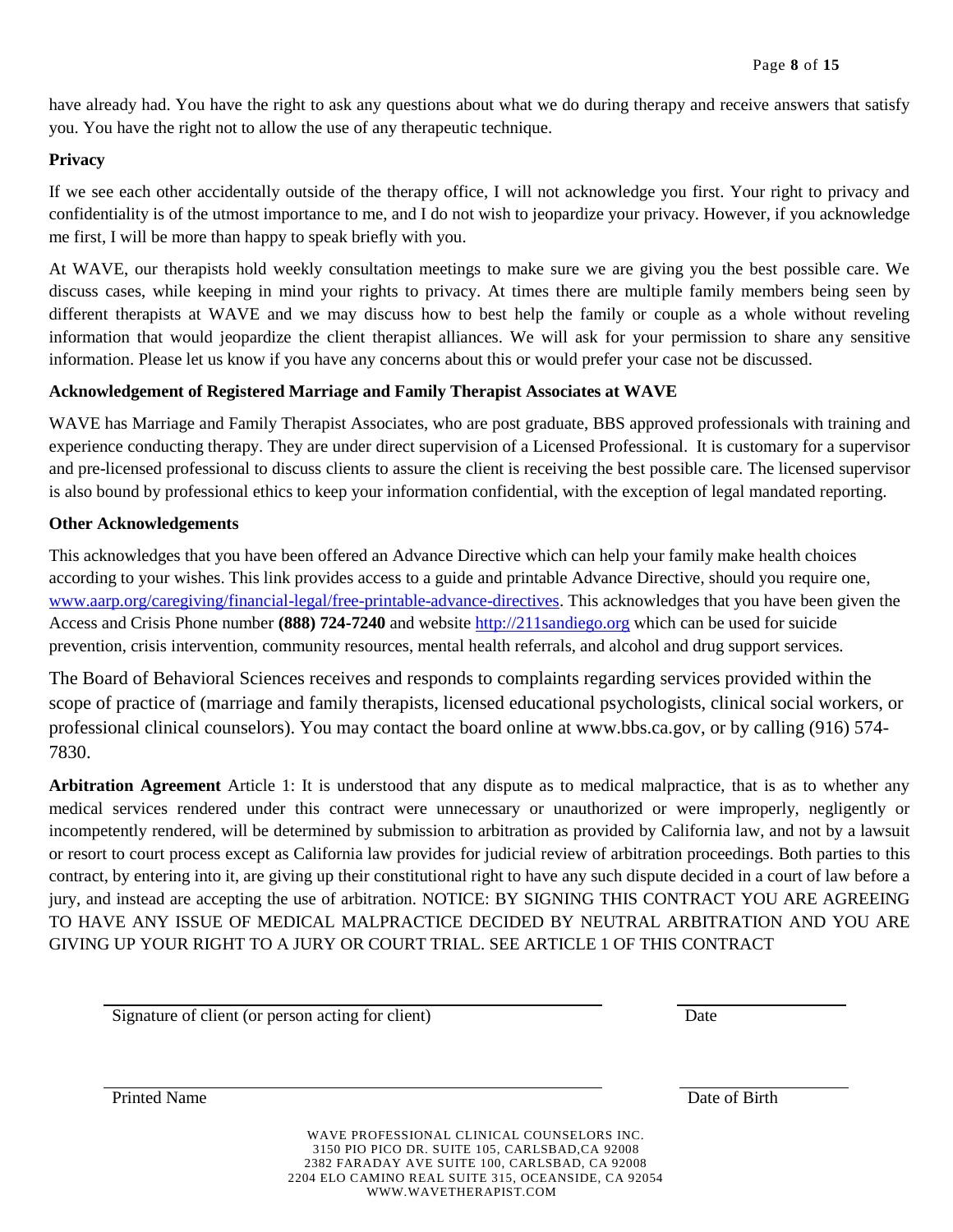# WAVE Professional Clinical Counselors Inc.

|                                                                                                                                                                                           | <b>Client Information Form</b> |  |                                             |  |  |  |
|-------------------------------------------------------------------------------------------------------------------------------------------------------------------------------------------|--------------------------------|--|---------------------------------------------|--|--|--|
| A. Identification                                                                                                                                                                         |                                |  |                                             |  |  |  |
|                                                                                                                                                                                           |                                |  |                                             |  |  |  |
|                                                                                                                                                                                           |                                |  |                                             |  |  |  |
|                                                                                                                                                                                           |                                |  |                                             |  |  |  |
|                                                                                                                                                                                           |                                |  |                                             |  |  |  |
| Phone: Calls will be discreet, but please indicate any restrictions:                                                                                                                      |                                |  |                                             |  |  |  |
|                                                                                                                                                                                           |                                |  |                                             |  |  |  |
|                                                                                                                                                                                           |                                |  |                                             |  |  |  |
| Please list any firearms or lethal weapons in the home?<br><u>Lease list any firearms</u> or lethal weapons in the home?<br><u>Lease list any firearms</u> or lethal weapons in the home? |                                |  |                                             |  |  |  |
| B. Your current/most recent employer/ Insurance Information                                                                                                                               |                                |  |                                             |  |  |  |
|                                                                                                                                                                                           |                                |  |                                             |  |  |  |
|                                                                                                                                                                                           |                                |  |                                             |  |  |  |
|                                                                                                                                                                                           |                                |  | State: $\angle$ Zip: $\angle$ Zip: $\angle$ |  |  |  |
|                                                                                                                                                                                           |                                |  |                                             |  |  |  |
|                                                                                                                                                                                           |                                |  |                                             |  |  |  |

Please indicate if you are currently employed or on a leave for any reason \_\_\_\_\_\_\_\_\_\_\_\_\_\_\_\_\_\_\_\_\_\_\_\_\_\_\_\_\_\_\_\_\_\_\_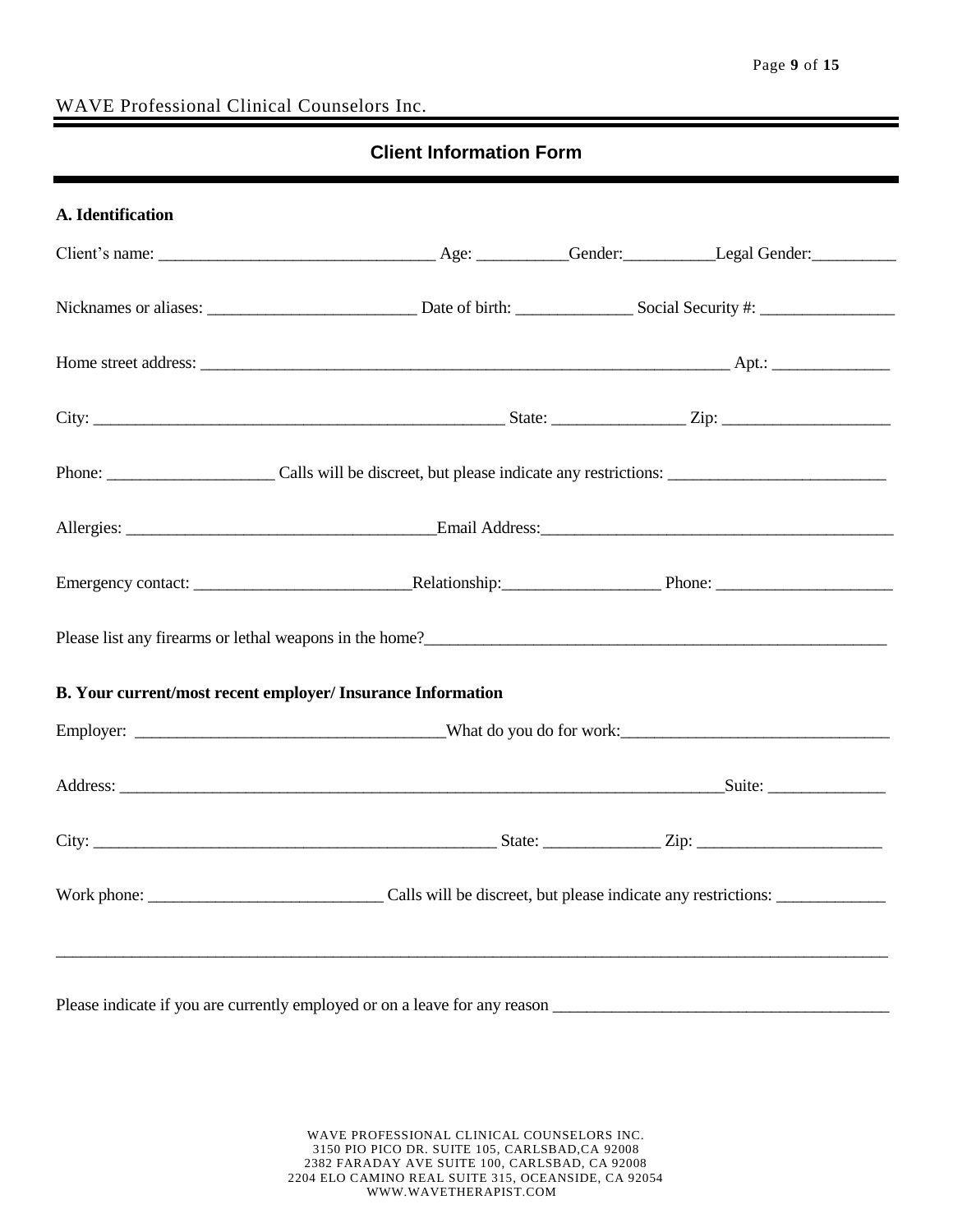## **C. Chief concern**

Please describe the main difficulty that has brought you to see me:

Please briefly describe your significant relationships (spouse, children, family, friends):

# **D. Treatment**

1.Have you ever received psychological counseling services before? • No • Yes If yes, please indicate:

\_\_\_\_\_\_\_\_\_\_\_\_\_\_\_\_\_\_\_\_\_\_\_\_\_\_\_\_\_\_\_\_\_\_\_\_\_\_\_\_\_\_\_\_\_\_\_\_\_\_\_\_\_\_\_\_\_\_\_\_\_\_\_\_\_\_\_\_\_\_\_\_\_\_\_\_\_\_\_\_\_\_\_\_\_\_\_\_\_\_\_\_\_\_\_\_\_\_

\_\_\_\_\_\_\_\_\_\_\_\_\_\_\_\_\_\_\_\_\_\_\_\_\_\_\_\_\_\_\_\_\_\_\_\_\_\_\_\_\_\_\_\_\_\_\_\_\_\_\_\_\_\_\_\_\_\_\_\_\_\_\_\_\_\_\_\_\_\_\_\_\_\_\_\_\_\_\_\_\_\_\_\_\_\_\_\_\_\_\_\_\_\_\_\_\_\_

\_\_\_\_\_\_\_\_\_\_\_\_\_\_\_\_\_\_\_\_\_\_\_\_\_\_\_\_\_\_\_\_\_\_\_\_\_\_\_\_\_\_\_\_\_\_\_\_\_\_\_\_\_\_\_\_\_\_\_\_\_\_\_\_\_\_\_\_\_\_\_\_\_\_\_\_\_\_\_\_\_\_\_\_\_\_\_\_\_\_\_\_\_\_\_\_\_\_

\_\_\_\_\_\_\_\_\_\_\_\_\_\_\_\_\_\_\_\_\_\_\_\_\_\_\_\_\_\_\_\_\_\_\_\_\_\_\_\_\_\_\_\_\_\_\_\_\_\_\_\_\_\_\_\_\_\_\_\_\_\_\_\_\_\_\_\_\_\_\_\_\_\_\_\_\_\_\_\_\_\_\_\_\_\_\_\_\_\_\_\_\_\_\_\_\_\_

\_\_\_\_\_\_\_\_\_\_\_\_\_\_\_\_\_\_\_\_\_\_\_\_\_\_\_\_\_\_\_\_\_\_\_\_\_\_\_\_\_\_\_\_\_\_\_\_\_\_\_\_\_\_\_\_\_\_\_\_\_\_\_\_\_\_\_\_\_\_\_\_\_\_\_\_\_\_\_\_\_\_\_\_\_\_\_\_\_\_\_\_\_\_\_\_\_\_

\_\_\_\_\_\_\_\_\_\_\_\_\_\_\_\_\_\_\_\_\_\_\_\_\_\_\_\_\_\_\_\_\_\_\_\_\_\_\_\_\_\_\_\_\_\_\_\_\_\_\_\_\_\_\_\_\_\_\_\_\_\_\_\_\_\_\_\_\_\_\_\_\_\_\_\_\_\_\_\_\_\_\_\_\_\_\_\_\_\_\_\_\_\_\_\_\_

\_\_\_\_\_\_\_\_\_\_\_\_\_\_\_\_\_\_\_\_\_\_\_\_\_\_\_\_\_\_\_\_\_\_\_\_\_\_\_\_\_\_\_\_\_\_\_\_\_\_\_\_\_\_\_\_\_\_\_\_\_\_\_\_\_\_\_\_\_\_\_\_\_\_\_\_\_\_\_\_\_\_\_\_\_\_\_\_\_\_\_\_\_\_\_\_\_

\_\_\_\_\_\_\_\_\_\_\_\_\_\_\_\_\_\_\_\_\_\_\_\_\_\_\_\_\_\_\_\_\_\_\_\_\_\_\_\_\_\_\_\_\_\_\_\_\_\_\_\_\_\_\_\_\_\_\_\_\_\_\_\_\_\_\_\_\_\_\_\_\_\_\_\_\_\_\_\_\_\_\_\_\_\_\_\_\_\_\_\_\_\_\_\_\_

\_\_\_\_\_\_\_\_\_\_\_\_\_\_\_\_\_\_\_\_\_\_\_\_\_\_\_\_\_\_\_\_\_\_\_\_\_\_\_\_\_\_\_\_\_\_\_\_\_\_\_\_\_\_\_\_\_\_\_\_\_\_\_\_\_\_\_\_\_\_\_\_\_\_\_\_\_\_\_\_\_\_\_\_\_\_\_\_\_\_\_\_\_\_\_\_\_

\_\_\_\_\_\_\_\_\_\_\_\_\_\_\_\_\_\_\_\_\_\_\_\_\_\_\_\_\_\_\_\_\_\_\_\_\_\_\_\_\_\_\_\_\_\_\_\_\_\_\_\_\_\_\_\_\_\_\_\_\_\_\_\_\_\_\_\_\_\_\_\_\_\_\_\_\_\_\_\_\_\_\_\_\_\_\_\_\_\_\_\_\_\_\_\_\_

A. Duration of services? B. From whom? C. For what? D. With what results?

2.Have you ever taken medications for psychiatric or emotional problems? • No • Yes If yes, please indicate: A. Which medication? B. Purpose of medication? C. Duration it was taken? C. Prescribing psychiatrist? D. Was it effective for your symptoms?

3. Current/Previous mental health and medical diagnoses/illnesses? • No • Yes If yes, please indicate:

4. Have you ever been hospitalized for a psychiatric emergency? • No • Yes If yes, please indicate:

\_\_\_\_\_\_\_\_\_\_\_\_\_\_\_\_\_\_\_\_\_\_\_\_\_\_\_\_\_\_\_\_\_\_\_\_\_\_\_\_\_\_\_\_\_\_\_\_\_\_\_\_\_\_\_\_\_\_\_\_\_\_\_\_\_\_\_\_\_\_\_\_\_\_\_\_\_\_\_\_\_\_\_\_\_\_\_\_\_\_\_\_\_\_\_\_\_\_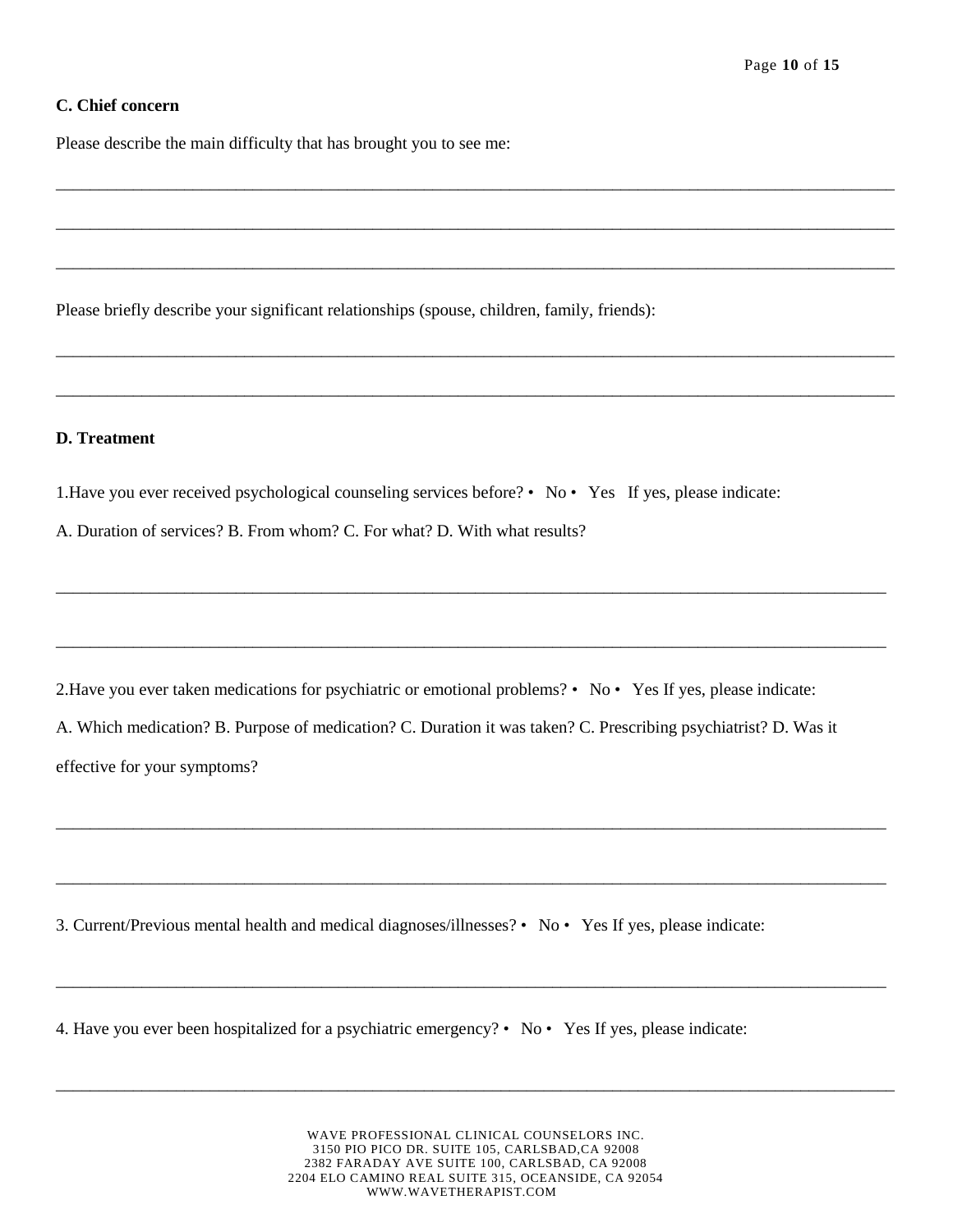## **E. Legal history**

1. Are you presently suing anyone or thinking of suing anyone? • No • Yes If yes, please explain:

2. Is your reason for coming to see me related to an accident or injury? • No • Yes If yes, please explain:

\_\_\_\_\_\_\_\_\_\_\_\_\_\_\_\_\_\_\_\_\_\_\_\_\_\_\_\_\_\_\_\_\_\_\_\_\_\_\_\_\_\_\_\_\_\_\_\_\_\_\_\_\_\_\_\_\_\_\_\_\_\_\_\_\_\_\_\_\_\_\_\_\_\_\_\_\_\_\_\_\_\_\_\_\_\_\_\_\_\_\_\_\_\_\_\_\_\_

\_\_\_\_\_\_\_\_\_\_\_\_\_\_\_\_\_\_\_\_\_\_\_\_\_\_\_\_\_\_\_\_\_\_\_\_\_\_\_\_\_\_\_\_\_\_\_\_\_\_\_\_\_\_\_\_\_\_\_\_\_\_\_\_\_\_\_\_\_\_\_\_\_\_\_\_\_\_\_\_\_\_\_\_\_\_\_\_\_\_\_\_\_\_\_\_\_\_

\_\_\_\_\_\_\_\_\_\_\_\_\_\_\_\_\_\_\_\_\_\_\_\_\_\_\_\_\_\_\_\_\_\_\_\_\_\_\_\_\_\_\_\_\_\_\_\_\_\_\_\_\_\_\_\_\_\_\_\_\_\_\_\_\_\_\_\_\_\_\_\_\_\_\_\_\_\_\_\_\_\_\_\_\_\_\_\_\_\_\_\_\_\_\_\_\_\_

\_\_\_\_\_\_\_\_\_\_\_\_\_\_\_\_\_\_\_\_\_\_\_\_\_\_\_\_\_\_\_\_\_\_\_\_\_\_\_\_\_\_\_\_\_\_\_\_\_\_\_\_\_\_\_\_\_\_\_\_\_\_\_\_\_\_\_\_\_\_\_\_\_\_\_\_\_\_\_\_\_\_\_\_\_\_\_\_\_\_\_\_\_\_\_\_\_\_

\_\_\_\_\_\_\_\_\_\_\_\_\_\_\_\_\_\_\_\_\_\_\_\_\_\_\_\_\_\_\_\_\_\_\_\_\_\_\_\_\_\_\_\_\_\_\_\_\_\_\_\_\_\_\_\_\_\_\_\_\_\_\_\_\_\_\_\_\_\_\_\_\_\_\_\_\_\_\_\_\_\_\_\_\_\_\_\_\_\_\_\_\_\_\_\_\_\_

\_\_\_\_\_\_\_\_\_\_\_\_\_\_\_\_\_\_\_\_\_\_\_\_\_\_\_\_\_\_\_\_\_\_\_\_\_\_\_\_\_\_\_\_\_\_\_\_\_\_\_\_\_\_\_\_\_\_\_\_\_\_\_\_\_\_\_\_\_\_\_\_\_\_\_\_\_\_\_\_\_\_\_\_\_\_\_\_\_\_\_\_\_\_\_\_\_\_

\_\_\_\_\_\_\_\_\_\_\_\_\_\_\_\_\_\_\_\_\_\_\_\_\_\_\_\_\_\_\_\_\_\_\_\_\_\_\_\_\_\_\_\_\_\_\_\_\_\_\_\_\_\_\_\_\_\_\_\_\_\_\_\_\_\_\_\_\_\_\_\_\_\_\_\_\_\_\_\_\_\_\_\_\_\_\_\_\_\_\_\_\_\_\_\_\_\_ \_\_\_\_\_\_\_\_\_\_\_\_\_\_\_\_\_\_\_\_\_\_\_\_\_\_\_\_\_\_\_\_\_\_\_\_\_\_\_\_\_\_\_\_\_\_\_\_\_\_\_\_\_\_\_\_\_\_\_\_\_\_\_\_\_\_\_\_\_\_\_\_\_\_\_\_\_\_\_\_\_\_\_\_\_\_\_\_\_\_\_\_\_\_\_\_\_\_

\_\_\_\_\_\_\_\_\_\_\_\_\_\_\_\_\_\_\_\_\_\_\_\_\_\_\_\_\_\_\_\_\_\_\_\_\_\_\_\_\_\_\_\_\_\_\_\_\_\_\_\_\_\_\_\_\_\_\_\_\_\_\_\_\_\_\_\_\_\_\_\_\_\_\_\_\_\_\_\_\_\_\_\_\_\_\_\_\_\_\_\_\_\_\_\_\_\_ \_\_\_\_\_\_\_\_\_\_\_\_\_\_\_\_\_\_\_\_\_\_\_\_\_\_\_\_\_\_\_\_\_\_\_\_\_\_\_\_\_\_\_\_\_\_\_\_\_\_\_\_\_\_\_\_\_\_\_\_\_\_\_\_\_\_\_\_\_\_\_\_\_\_\_\_\_\_\_\_\_\_\_\_\_\_\_\_\_\_\_\_\_\_\_\_\_\_

3. Are you required by a court, the police, or a probation/parole officer to have this appointment?

• No • Yes If yes, please explain:

4. Are there any other legal involvements I should know about?

Is there anything else you want your therapist to know?

Your signature below indicates that the above information is true and correct to the best of your knowledge.

Signature of client (or person acting for client) Date Date

Printed Name **Date of Birth Date of Birth Date of Birth**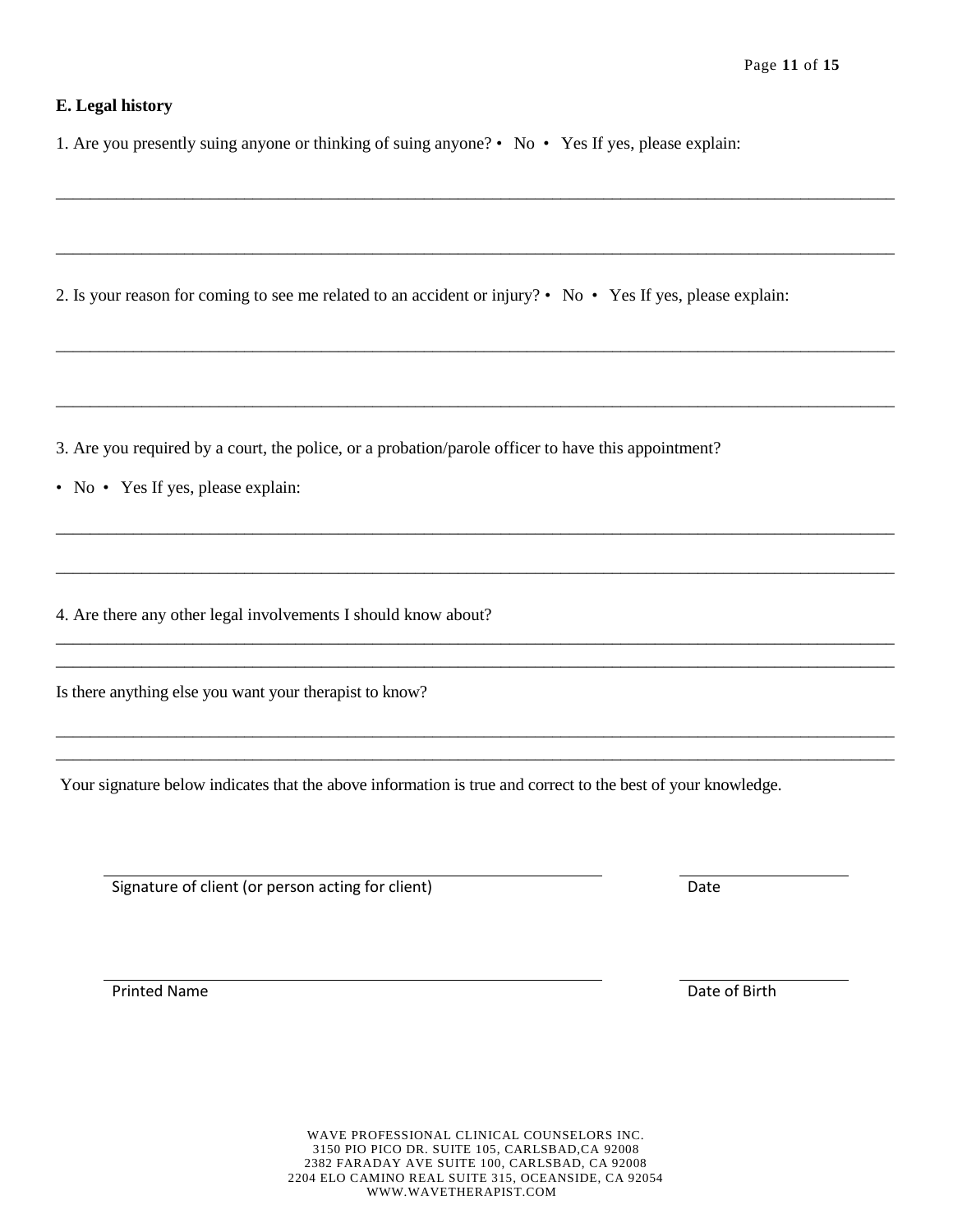# **Fees and Payments**

## **Using Insurance**

Your appointment time is reserved for you. Once you have scheduled a session, you will be expected to pay for it unless you provide at least 24 hours advanced notice. Even if you have insurance, your insurance is not expected to pay for sessions cancelled with less than 24 hours notice. You will be billed a \$65 cancellation fee if you are utilizing insurance that is to be paid prior to the next session.

# **Paying Cash**

If you are NOT utilizing insurance and paying Cash you will be billed the full agreed amount of each session if you do not give 24 hour notice to cancel. Once you have scheduled a session, you will be expected to pay for it unless you provide at least 24 hours advanced notice.

**Please Remember: If you do not cancel within 24 hours of your session you will be billed for the full amount of the session even if you have insurance. The insurance companies will not cover cancelled sessions.**

Should you be writing checks and a check should bounce, meaning "insufficient funds in the account", you will be charged a \$10 processing fee plus the original amount. The original amount plus the \$10 fee is due in form of cash/money order before the next session in order to reserve your time. In a situation where your absence was beyond your control, (i.e. a true emergency, NOT a cough/cold or flu) and where time permits, I will attempt to reschedule your session within the same week but you may still be billed for a cancellation if there was less than 24 hours notice. If you are not feeling well and choose to do a Facetime or Phone call in place of our session because it is more convenient for you, that may be an option.

If you have secondary insurance coverage that will pay for the copay, our company policy is to collect all copays at the time of service. This means you will need to submit a claim with your secondary insurance for reimbursement of the copay. If you're not sure how to do that, your secondary insurance can help you.

Please be advised that WAVE Counselors, Inc. is not a Medi-Cal provider. Any such amounts not covered by Medi-Cal will be patient responsibility and due upon receipt.

By signing this form, I agree to pay the amount my insurance has requested as a part of my copay or deductible or the agreed upon amount my therapist charges if I am not using insurance or if my insurance lapses.

Signature of client (or person acting for client) Date

Printed Name **Date of Birth** Printed Name **Date of Birth** 

WAVE PROFESSIONAL CLINICAL COUNSELORS INC. 3150 PIO PICO DR. SUITE 105, CARLSBAD,CA 92008 2382 FARADAY AVE SUITE 100, CARLSBAD, CA 92008 2204 ELO CAMINO REAL SUITE 315, OCEANSIDE, CA 92054 WWW.WAVETHERAPIST.COM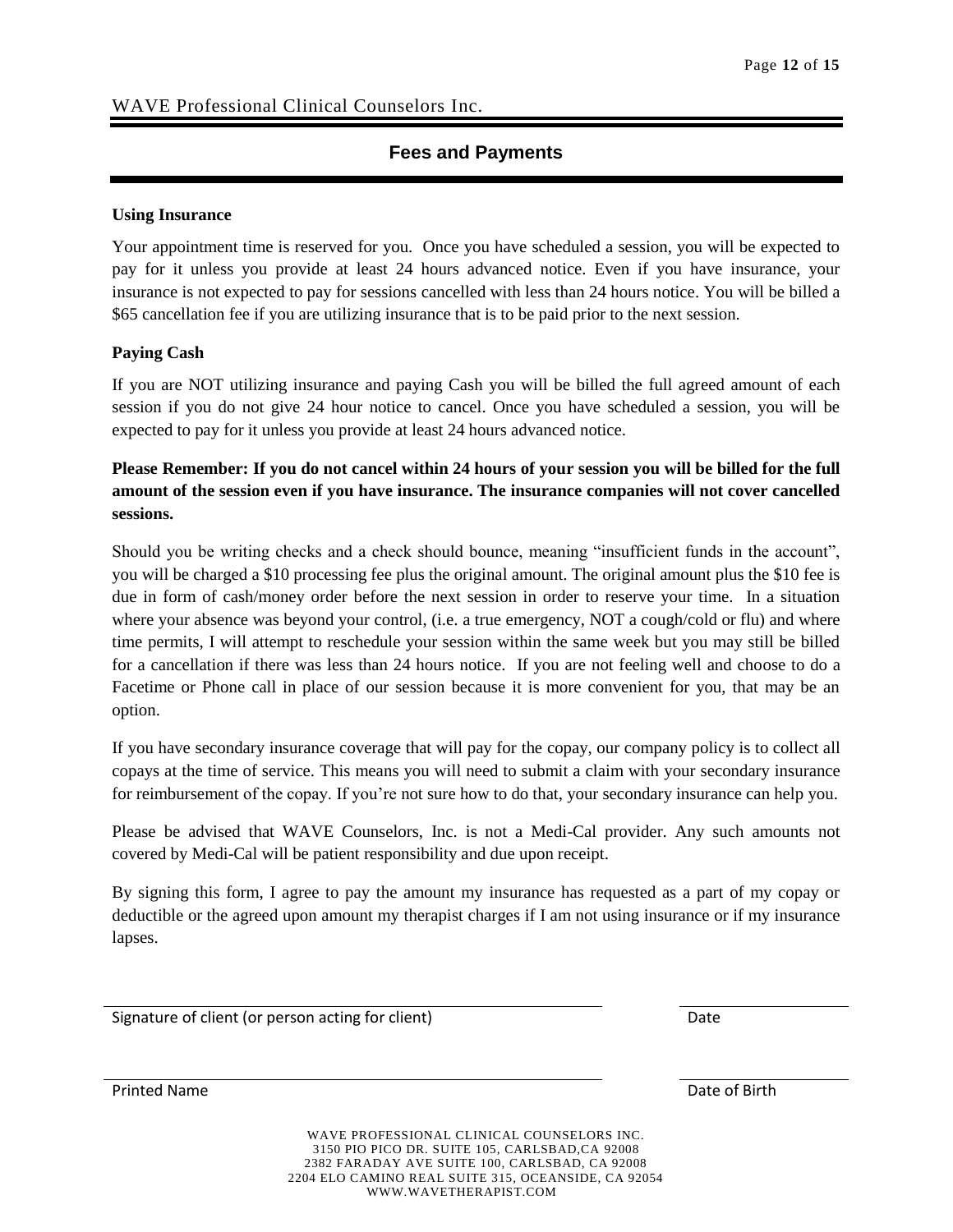WAVE Professional Clinical Counselors Inc.

# **Permission to Text and Email**

In order to communicate with you by email or text message, I need to make sure you are aware of the confidentiality and other issues that arise when we communicate this way and to document that you are aware of and agree to them. Most email systems are considered unsecure email; while risk of misdirected or intercepted email is small, it does exist. If you access your email account through your employer or through a work or school network, your messages may be subject to network provider's storage and review. Please let us know if you have any questions about unsecure email and your related privacy rights.

At WAVE Therapy, we use G Suite for most of our email communication which is HIPPA compliant and more secure than a standard Gmail account. We also have locks on our work phones to prevent confidential information from being easily accessed. Even though we take precautions to protect your information, there is still a risk that e-mail messages and SMS messages may be read by others. For this reason we advise not to send sensitive information via e-mail or SMS message. This includes information about current or past symptoms, conditions, or treatment, as well as identifying information such as social security numbers, credit card information, or insurance identification information.

I hereby give permission for my therapist to send messages via e-mail and text, including any information that he/she deems appropriate, that would otherwise be considered confidential. I agree that my therapist shall not be liable for any breach of confidentiality that may result from this use of e-mail via the Internet or text messaging. I understand that my therapist may at times e-mail me information about resources that I can use as part of my treatment and use text messaging for the purpose of scheduling and checking in.

I understand that e-mail and SMS communication should not be used for urgent or sensitive matters since technical or other factors may prevent a timely answer. If I do not receive an answer to a routine e-mail or text message within two working days, I understand that I should call my therapist. I understand that all email and SMS communications may be made part of my permanent medical record and would be accessible anyone given access to those records. I also understand that I may withdraw permission for my therapist to communicate with me via e-mail or SMS by notifying my therapist in writing.

- □ Yes to Text
- □ No to Text
- □ Yes to Email
- $\n **No**$  to Email

Signature of client (or person acting for client) Date

Printed Name Date of Birth

WAVE PROFESSIONAL CLINICAL COUNSELORS INC. 3150 PIO PICO DR. SUITE 105, CARLSBAD,CA 92008 2382 FARADAY AVE SUITE 100, CARLSBAD, CA 92008 2204 ELO CAMINO REAL SUITE 315, OCEANSIDE, CA 92054 WWW.WAVETHERAPIST.COM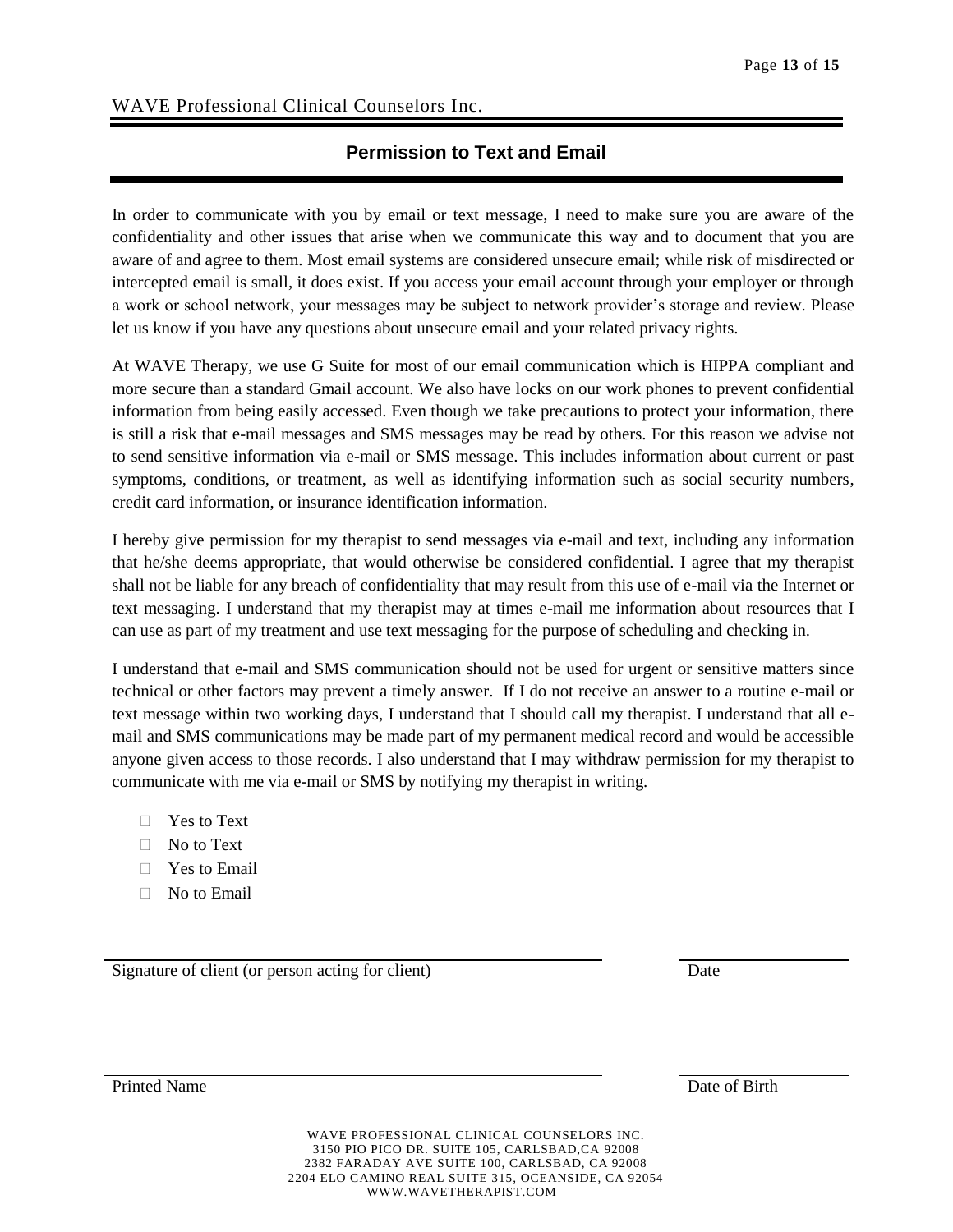WAVE Professional Clinical Counselors Inc.

# **Credit Card Authorization Form**

Normally we would collect copays or charges at the beginning and end of a therapy session using your preferred payment method. However, in the event of non-payment of fees, whether this is for copays that go unpaid, charges accumulated for not showing to a session, or late cancelations (less than 24 hour notice), we may need to charge a credit card.

By signing this form, you hereby authorize WAVE Therapy and all its associates to charge this credit card in the event of non-payment of fees. You also authorize this information to be saved to your confidential file.

If you do not want this card charged, please speak with your therapist about a payment plan for unpaid balances and we will do our best to accommodate.

| <b>Credit Card Information</b>                       |      |            |                 |        |  |  |  |
|------------------------------------------------------|------|------------|-----------------|--------|--|--|--|
| Card Type:                                           | VISA | Mastercard | <b>Discover</b> | Other: |  |  |  |
| Cardholder Name:                                     |      |            |                 |        |  |  |  |
| Card Number:                                         |      |            |                 |        |  |  |  |
| Expiration Date (mm/yy):                             |      |            |                 |        |  |  |  |
| CCV (3 numbers found on the back of your card:       |      |            |                 |        |  |  |  |
| Cardholder's ZIP code (credit card billing address): |      |            |                 |        |  |  |  |

Signature of client (or person acting for client) Date